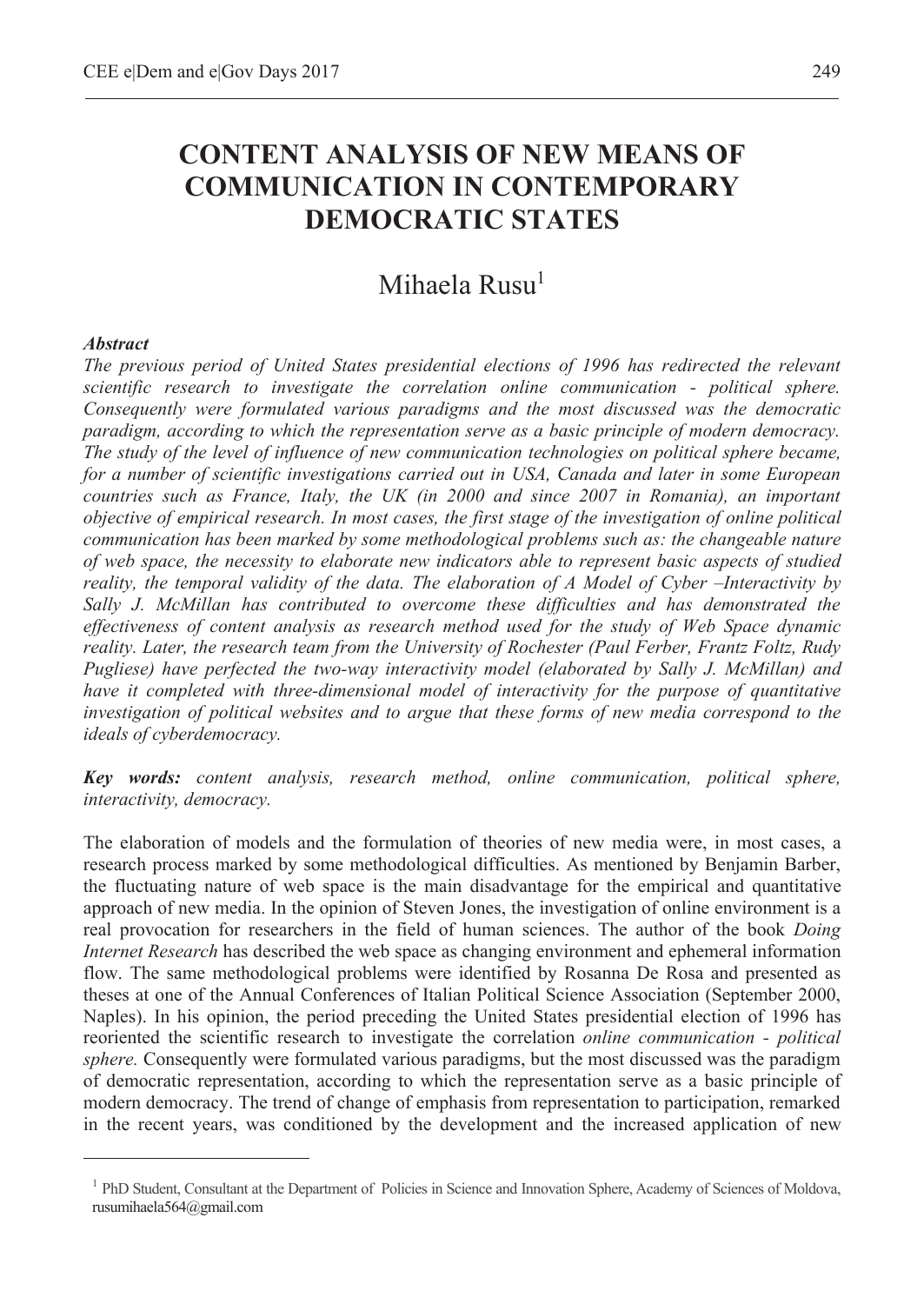communication and information technologies. In this sense, the interaction between the Internet and the political sphere corresponds with hypermediation process of public sphere and high level of receiver control in the online environment.

All these changes were taken into account by scientific community, focused, in the future, on the argumentation of the hypothesis that new media have influenced the field of political communication. So, the study of the level of influence of new communication technologies on political sphere became, for a number of scientific investigations carried out in USA, Canada and later in some European countries such as France, Italy, the UK (in 2000 and since 2007 in Romania), an important objective of empirical research. New indicators able to represent basic aspects of studied reality, new elements of evaluation of the information flow and the temporal validity of the data (for a period of max. 3 months) were the main methodological problems that marked the debut period of scientific investigations in the field of online political communication. A first attempt of classification of scientific publications in the field, as specified by Rosanna De Rosa, allows emphasizing three main types of analytical approaches of new communication technologies. In this context, the *structural approach* is described as investigation of main technical characteristics of websites, conducted to determine the functionality of the studied units in the communication process. The level of navigation on the website, the interactivity and personalization can be evaluated as a result of meticulous examination of structural components of these forms of new media, including: the number of pages, the quantity of information units and items classification, the presence of elements of interactive communication. For the researchers who opt for the second type of analytical investigation, named *rhetorical approach,* it is important to study "what is communicated, but especially how we communicate" [2, p. 199]. In this case, the contents of websites are examined under the following units of analysis: form, style, language, theme, significance. The third type of theoretical investigation – the *socio-cultural approach* is based on the study of new media as integral parts of a complex social process. It is obligatory for such scientific investigations not only understanding the phenomenon itself, but also the delimitation of certain contextual characteristics. As an example can be, in this case, the analysis of political websites used by candidates during the pre-election period, which sums up not only the examination of contents posted on these online communication platforms, but also the competitiveness of political actors, the dialogue that they have with their opponents or messages sent via the traditional media. Another good example of socio-cultural approach of new media is theoretical and practical study of web space density, research conducted by Pippa Norris in 2001. The analysis of web sites of political parties and governments from different countries was conducted under the following variables: the level of socio-economic development of the country, the degree of democratization, the type of political system, the information system functionality. The results demonstrated the tendency of technological innovation implementation to a higher level in the case of representative political institutions unlike studied political parties. Also, it was established that the utilization rate of new media as a channel for political information depends on the level of economic development of each country [6].

As a result of the analysis of 19 publications in the field of communication sciences, Sally J. McMillan concluded that the web space is a flexible reality, but it can be scientifically investigated. The content analysis is, according to the conclusions made on the basis of this theoretical study, the most appropriate approach to dynamic reality that represents the web space. The unique problems that may occur in the case of empirical investigation of online communication are the rapid development of websites and continuous exchange of contents in digital space. However, this method allowed at that stage (the early 2000s), studying the following three themes: diversity, marketing and use of new communication and information technologies.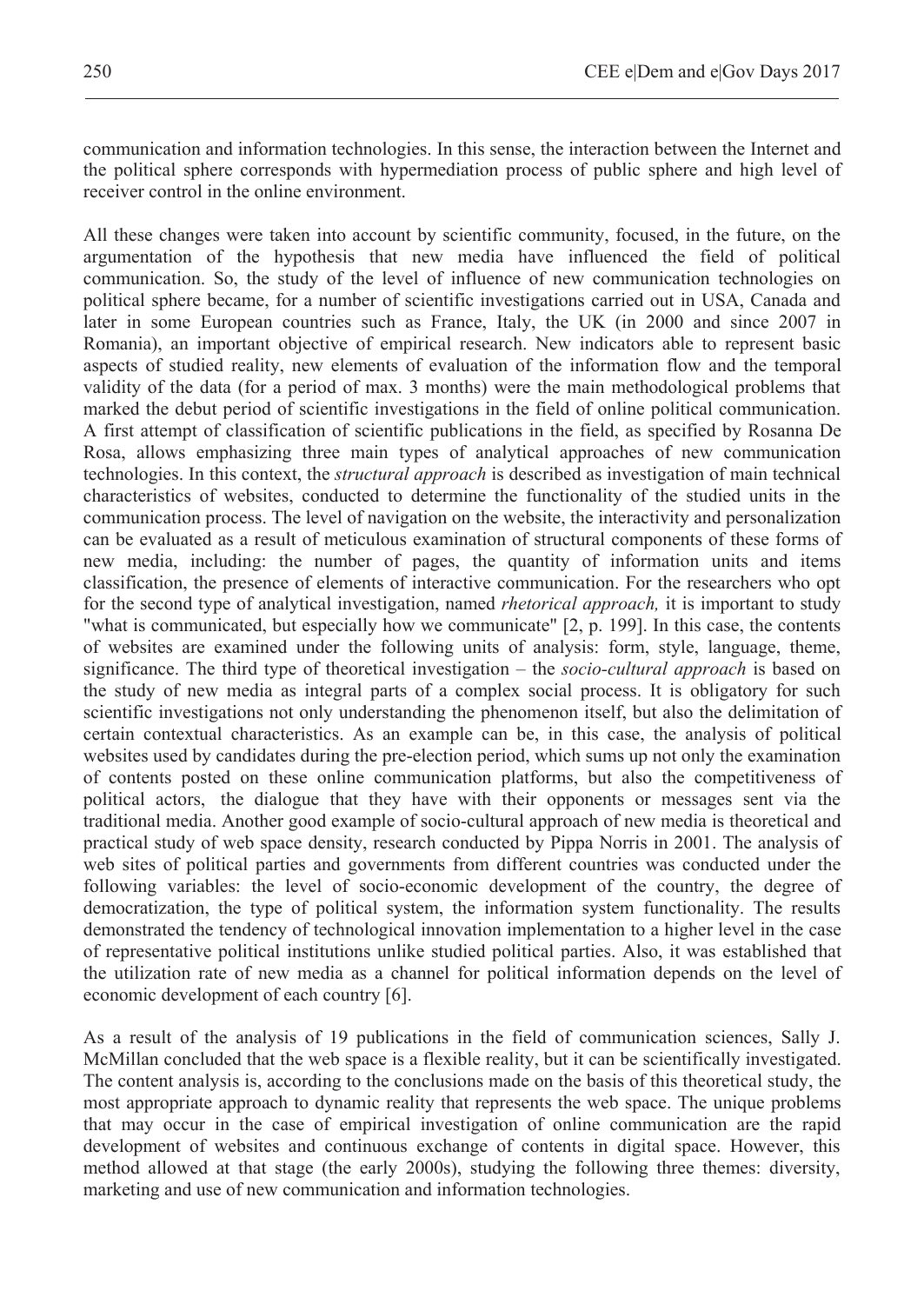Aiming to develop recommendations for the use of this method for studying online communication process, Sally J. McMillan considered useful to find answers to the following main questions: 1. How were readapted content analysis principles to this emerging form of communication from virtual environment? 2. What are the main problems of application of this method for researching the Web?

In brief presentations of the notional evolution of content analysis were mentioned Krippendorff, Berelson, Lazarsfeld - those who formulated in theory and demonstrated in practice the advantages of this method of research. Citing Krippendorff, the author of that paper defines four opportunities offered by this method: 1. is discreet, 2. can be used when the research subject is the unstructured material, 3. take account of context, 4. has the capacity of processing a large volume of data. In his opinion, the possibility of examining a large volume of data is the main advantage "in terms of Web analysis" [5, p. 81].

According to the recommendations made by Sally J. McMillan, concerning the future research in the field of new media communication, the content analysis is an effective method of scientific investigation, but only with respect of two basic principles:

- 1. are followed the five steps key for applying this method:
	- a) defining theme / working hypotheses,
	- b) identification of the material for analysis (sample selection)
	- c) establishing units of analysis,
	- d) data collection and data processing,
	- e) analysis of the results.
- 2. are examined the defining particularities of new media: multidirectional dissemination of contents, continuous flow of information over long distances, hypertextuality, interactive communication options.

In this context, the specialists in the field noted that political websites - first forms of new media applied to facilitate the dialogue between the government and the governed, are continuously updated and readapted to information needs of users. Mainly integrated in pre-election communication strategy of the states with high development level (US, Canada, UK, Italy, France), the static websites (as booklets) served for the rapid transfer of information to a large number of people and for the increased unidirectional communication. The new age of online political communication has been marked by the development of Web 2.0, the emergence and use of blogs, social networks, microblogging systems and the dissemination of information in audio and video file formats. The interactivity is the basic characteristic of new emerging media forms as a result of using Web 2.0 techniques. This feature of new media allows the conversation between two or more persons in the online environment and in the case of political communication – the direct dialogue between politicians and citizens. Therefore, occurs the exceeding of limits of the unidirectional communication, asymmetric, specific for traditional media and is going on the democratization of political dialogue thanks to new mechanisms for the active involvement of citizens in decision making process. The integration of new media in the communication strategy of political actors,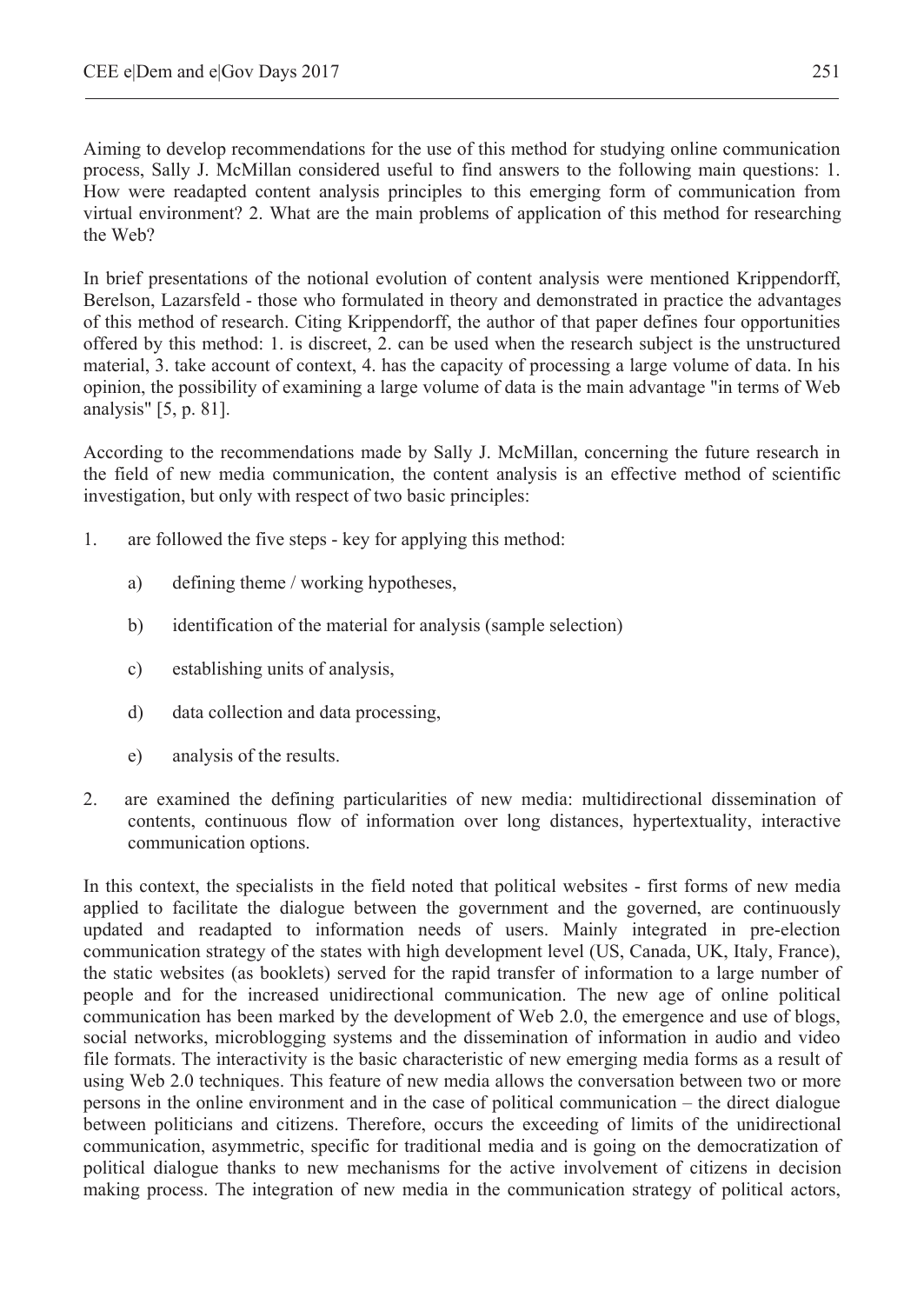both during the election period and the period of exercise of political power, are effective tools for the mobilization of electorate and to increase the credibility of the voters. Direct and transparent dialogue, the trend of personalization of the political discourse and to overcome the inefficiencies of previous message, especially observed in the case of presidential and parliamentary communication, are the guarantee of political capital for leaders and functional optimization of representative institutions.

As mentioned by John C. Tedesco, the study of the application of new media in political communication has contributed to the diversification of problems and, consequently, to the renovation of research methods [7]. Following the example of Wimmer and Dominick, the American researcher delimits, in the basis of the criterion *the thematic of the research*, the next four steps:

- 1. defining characteristics of the new medium of communication (investigation period of the advantages of using NTC by political leaders and representative institutions, are mentioned: Selnow, Barber, Sparks etc.);
- 2. analysis of the use and users of new media (includes: the study of new environment as digital device, the investigation of political candidates websites and of the correlation *Internet politics - public sphere,* are mentioned Bennett and Entman who argued the thesis concerning the ideal emergence of a public sphere devoid of political constraints on receiving information, Blimber who predicted that the Internet will become a system of hyperpluralism, Gamson who studied the importance of public discourse for the development of democracy etc.);
- 3. determining the effects of new media (in this thematic compartment are mentioned the results obtained by researchers who have investigated the structural obstacles of the Internet (Entman, Barber, Gandi), the civic engagement (Garramone, Gamson) or political mobilization (Norris, Sparks, Keane), the new generation of the Information Society (Putnam, Delli Carpini) and the credibility of information posted online (Whillock, Glas));
- 4. the approach of investigation perspectives of online political communication.

In the description of step 4 are listed the main results of American experts, presented in various reports in the years 1996-2001, and most important scientific publications that contain recommendations and suggestions on new media research methodology. As an example, in the first case, is mentioned the project *Congress Online*, focused on the complex investigation of 605 political websites and ended with the presentation of a detailed report in 2002. For the investigation of politicians' online communication platforms it was applied a mixed method, derived from a combination of the following processes: focus groups, interviews, public opinion poll, qualitative and quantitative analysis of key structural elements of political websites. According to the analysis of final results, the following conclusions have been formulated: websites are used mostly for the promotion of politicians; online information disseminated in this way is not as expected by users; this situation can be improved if you take into account the five elements that serve to determine the effectiveness of online communication: the public, the information disseminated to citizens, the interactivity, the level of use, the innovation.

The scientific papers of Sally J. McMillan (Professor at the University of Tennessee Knoxville) were appreciated for the complex approach concerning the application of content analysis in the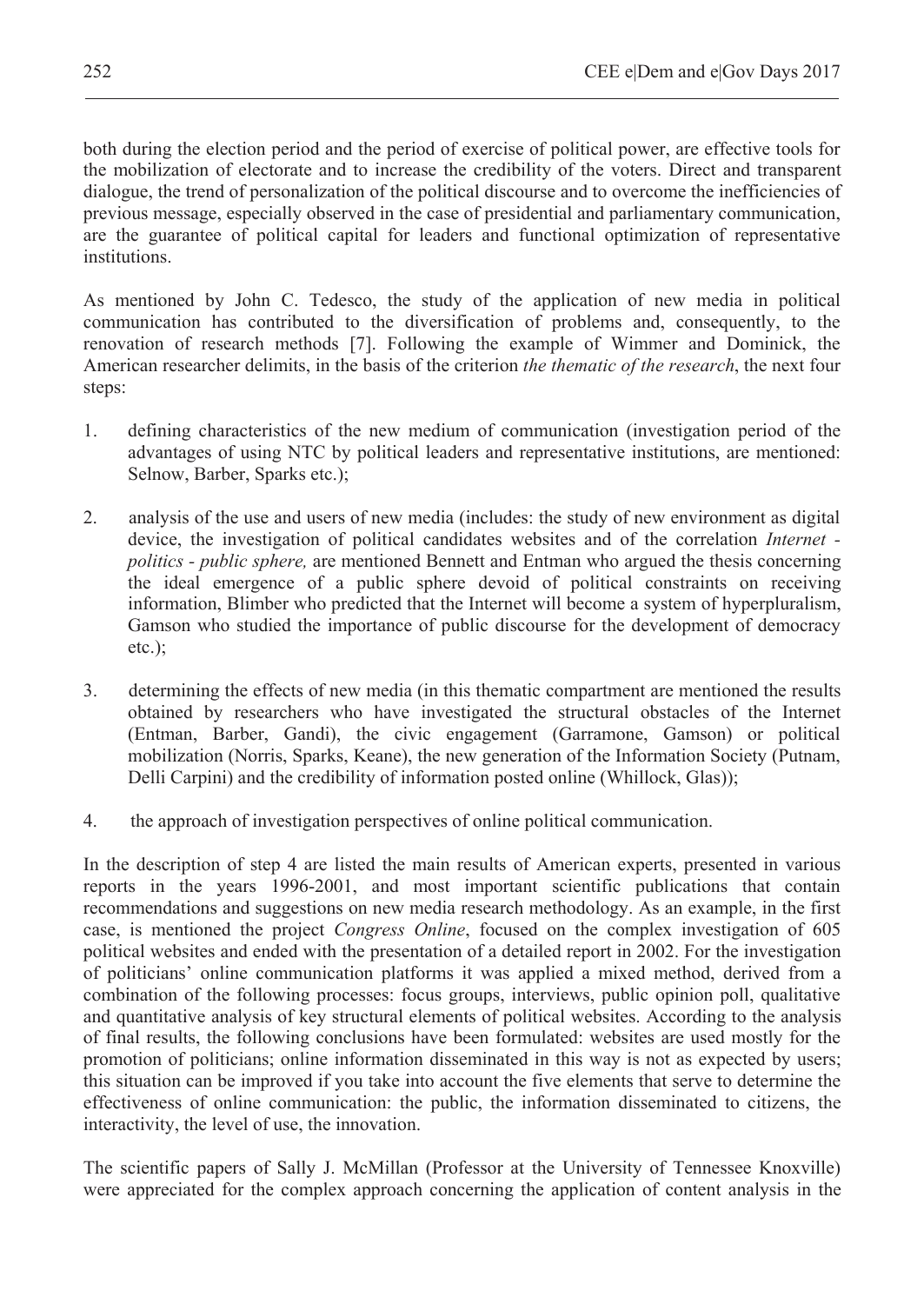case of web space investigation. Based on the analysis of 108 websites, the elaboration of the *Model of Cyber –Interactivity* has demonstrated the use of this method and served to formulate some important answers on multi-structural nature of the current online communication. According to this model, presented by Sally J. McMillan in 2002, in the paper *Four-Part Model A work of Cyber-Interactivity: Some Places That and More Interactive Others*, the communication through new media can have four representations for each of the three main types of interactivity and may vary depending on the level of receiver control. The sender, the receiver and participants are key elements of this model and serve to describe the different roles that individuals have in the process of one-way and two-way communication. The high level of receiver control is possible for the interactivity of category *user-to-user*, in the case of unidirectional or bidirectional information flow, the achievement of feed-back or mutual discourse. The monologue and the responsive dialogue are indicators of low level of receiver control in the case of the same type of interactivity [4]. The research team from the University of Rochester: Paul Ferber, Frantz Foltz, Rudy Pugliese have perfected the two-way interactivity model (elaborated by Sally J. McMillan) and have applied it to determine "political Web sites' progress toward the ideals of cyberdemocracy" [3, p. 391]. The *Six-Part Model of Cyber-Interactivity* has maintained the same graphic elements used previously to describe the process of online communication and took over the two key concepts: *level of receiver control* and *direction of communication.* To describe the mechanism of public deliberation, they formulated the concept *three-way communication*, which defines the exchange of information, where the third party has the role of knowledge and conferring of a surplus of transparency by publishing message. In this case, the level of receiver control is low if the message is influenced by the source and we have high level of receiver control when communication is made in form of public discourse. The content analysis of 50 political websites, by quantification of its interactive elements, conducted by Ferber and his colleagues, argued the thesis according to which only online platforms of two-way and three-way communication can contribute to the achievement of public deliberation and democratic dialogue [3].

By definition, the presidential communication is formulated as the dissemination, by the president or the presidential institution, of the public or national interest information. The president's interventions as the symbolic leader of a nation, most often, are decoded by the public as special moments. These addresses to the citizens, in the form of speeches, are usually made on special occasions: political ceremonies, crisis situations or major governmental actions. The sober style, ritualized, established by tradition, is specific to this type of institutional political communication.

At present, the new media are important means of optimization of presidential political communication, able to modify the solemn speech, giving it a surplus of veracity and realism. In this sense, we note that the majority of chiefs of democratic states have a personal website and an official website. Unlike other forms of new media (Facebook, Twitter, YouTube, etc.), these online communication platforms have the highest degree of applicability, contributing to political speech personalization and media coverage of presidential action. Content analysis method, applied by the researchers of the University of Rochester (Paul Ferber, Frantz Foltz, Rudy Pugliese), was appreciated and taken up by different researchers in order to determine the effectiveness of political communication. This method consists in quantification of interactive features of investigated new media, analysis of elements involved in online communication process, determination of the level of receiver control. Therefore, the development of a grid for analyzing personal or official websites of Presidents would require the identification and quantification of important elements for the promotion and visualization of political activity such as: information indicators and interactivity indicators. The category of information indicators corresponds to the unidirectional dissemination of messages from political actor to citizens, being considered "use of the Web by top-down scheme"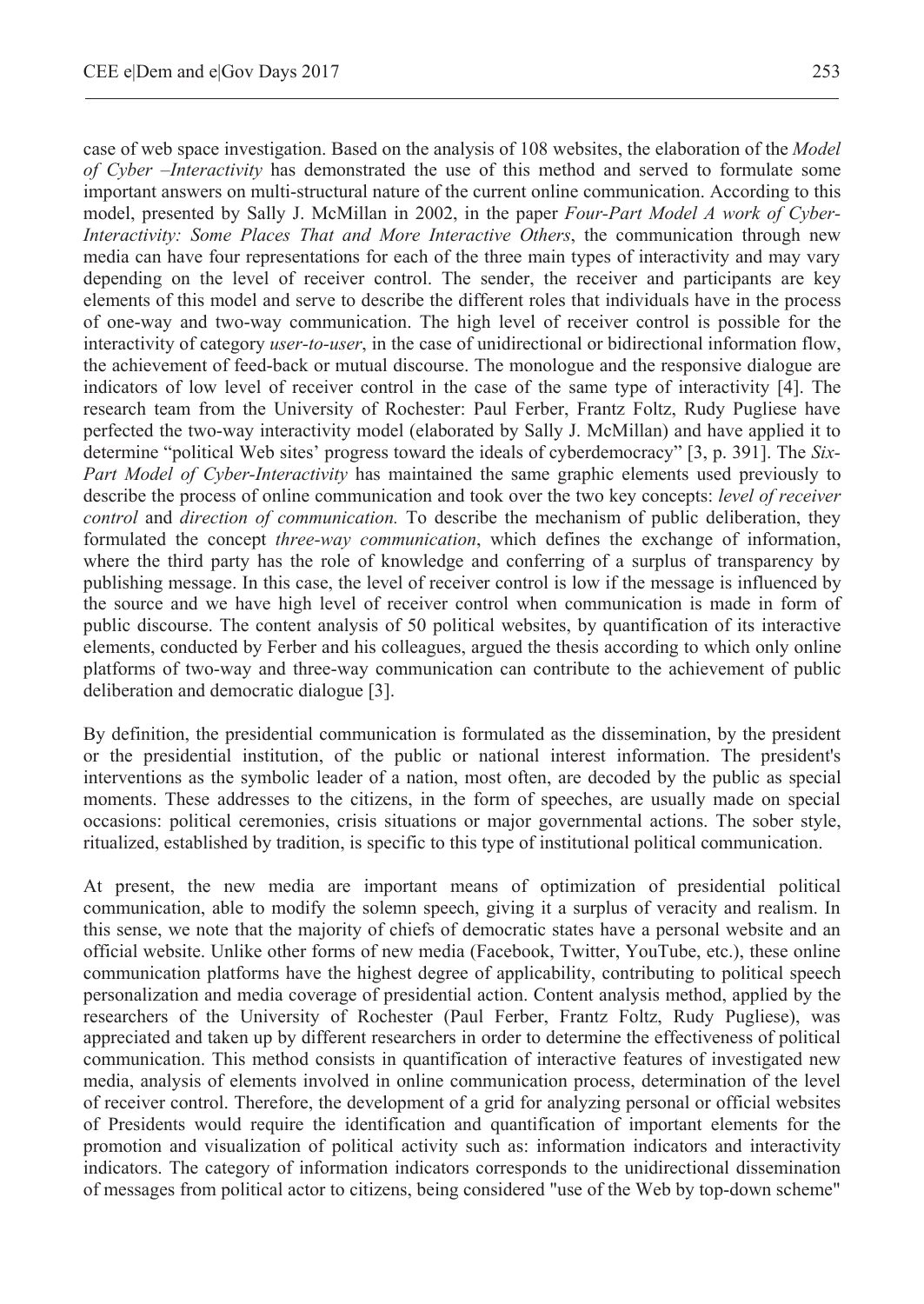[1, p. 213]. One of the main features of the informational content is that these messages can be disseminated not only online, but also through traditional media (newspapers, radio, TV). Usually these elements that serve to the achievement of asymmetric communication include (in the case of Presidents' websites): information about the President, the presidential institution or the country that he represents, political leader activity data, slogan, fragments of speeches, the agenda of events, press releases, photo gallery, external links. The list of interactivity indicators includes a number of items that contribute to the establishment of public deliberation. These elements are derivatives of the new options of Web 2.0 technologies, contribute to the achievement of two-way and three-way communication, allow for Internet users to be in the direct dialogue with political leaders: they can ask questions online and receive answers, to express their opinions or participate in debates on specific topics. Following the example of Ferber and his colleagues, on these political websites can be determined the following indicators of interactivity: functional e-mail to political leader or contact forms, active e-mail or contact forms of the staff of presidential institution, site search engine, e-subscription, virtual tours or educational material, online surveys, public forums.

The official websites, Facebook pages, Twitter, YouTube, are the main forms of new media currently applied in governmental communication process of the most European democratic states. These new means of communication and information serve to visualize the activity of government, increase the level of political participation of citizens and contribute to the promotion of electronic democracy. As objects of some researches carried out with the application of quantitative method content analysis, the websites of governments can be evaluated in terms of compliance of representative institution at two basic principles of effective functioning: the representativity and the accountability. The list of information indicators will include in analysis grid the following contents: government program, plan of actions, agenda of events, informative notes on the main activities of the Prime Minister, links to official websites of ministries, extracts of minutes of government meetings, press releases on the activity of the Prime Minister, ministers, members of the government, reports and statistical information. The complex analysis of technological aspects of the official website of this representative institution involves determining the applicable structural elements to achieve direct dialogue between political leaders and citizens such as: e-mail address of the Prime Minister, ministers, members of the government, or contact forms to government communicators, public forums, online surveys, links to Facebook pages, Twitter.

In the case of the investigation of governments' official websites or of online communication platforms, created by the representatives of this institution in order to conduct projects aimed at increasing the level of political participation of citizens, it is advisable to take into account the theoretical and practical value of the concept *e-democracy.* Transparency and access to information, partnership and public deliberation of some major problems are the main objectives of electronic democracy. The procedure of online consultation with civil society before approving a series of normative acts, drafts of laws, proposals for government decisions, public policy proposals, etc. is an example of successful implementation of e-Government Project and its objectives thanks to the integration of new media in the process of government communication.

The investigations carried out by the Inter-Parliamentary Union experts and the results presented in various reports confirmed the thesis of using the new media as renovation means of parliamentary political communication. According to statistics, in 2000 approximately  $\frac{1}{2}$  of total legislatives across the world had an official website, used for the purpose of rapid distribution of the information regarding the activity of drafting and approving law, in order to respect the basic principles of these representative institutions (representation, accountability, transparency) and for effective communication with citizens. The contrastive analysis of 125 websites of national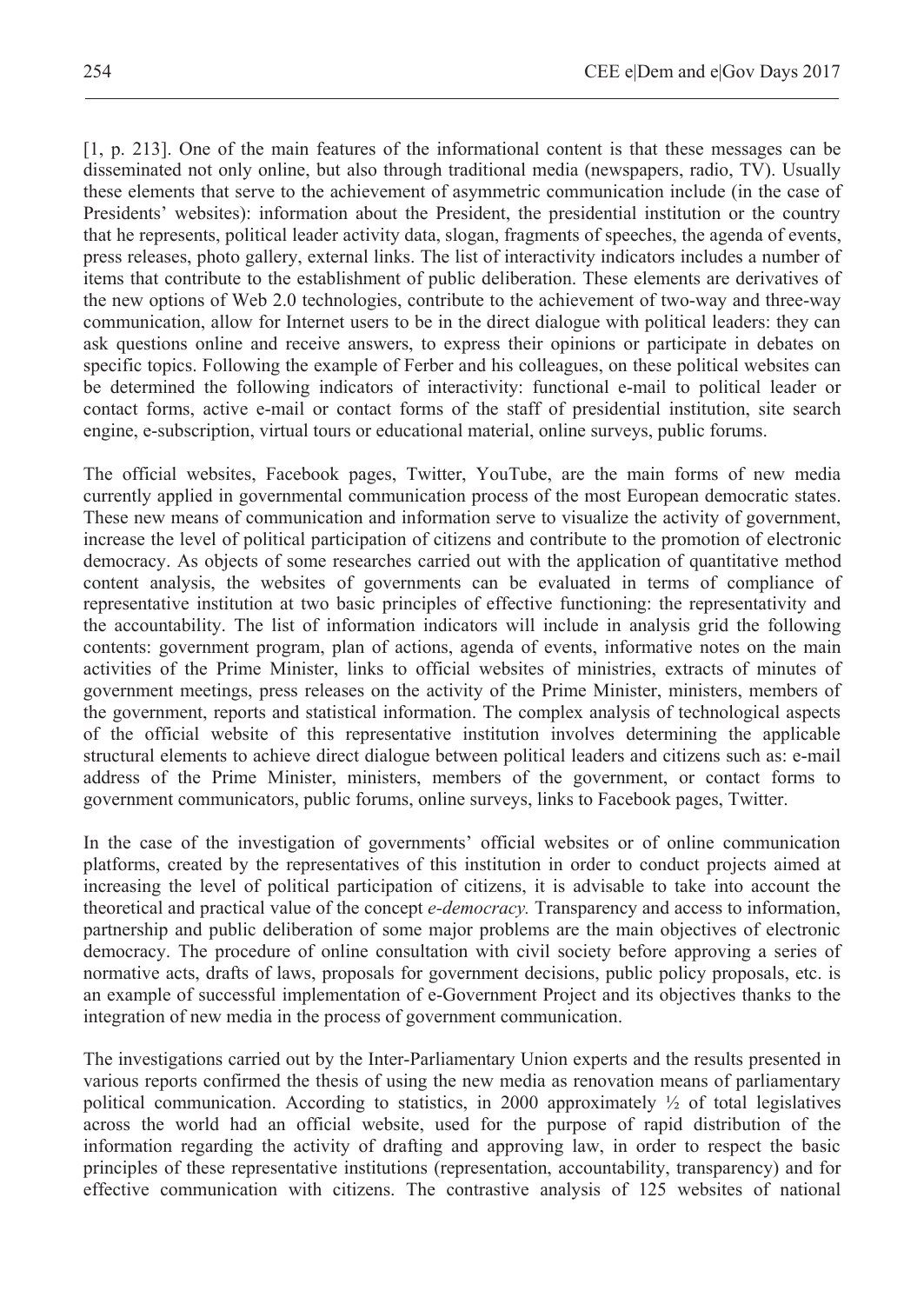legislative institutions, carried out by the IPU's experts, demonstrated the presence of similar structural elements and the trend of compliance of these online communication platforms to a standard model of political website. These websites contained a multitude of contents about legislative institution, on its structure and activity, tools to facilitate the access to information (sitemap, search engine, information in international languages, section *News*), interactive communication elements that help achieve bidirectional communication between political leaders and citizens and contribute to consolidating the good image of democratic institutions in the  $21<sup>st</sup>$ century. Content analysis of these online communication platforms can be useful for studying the evolution of these forms of new media and their applicability in the context of parliamentary political communication. The main items recommended to be included in the list of information indicators are: information regarding the parliamentary system and the structure of legislative institutions, data about the Speaker of Parliament and Vice-Presidents, the list of Members of Parliament, information on parliamentary or electoral system, the full text of the Constitution, agenda of the parliamentary sessions, information about legislative, budget and oversight activities, information on decisional transparency. The list of interactivity indicators includes the main structural elements of the website that allow the direct dialogue between politicians and citizens: online services to send messages (MailTo), e-mail addresses of parliamentarians, external links to the official websites of central public authorities and those of major international parliamentary organizations.

A first analysis of the main forms of new media used by European parliamentarians in the political communication process allows us to conclude that blogs, social networking sites and microblogging systems are used, first of all, for the rapid information and for the knowledge of public opinion. The investigation of these types of online communication platforms requires the determination and quantification of a series of visual, discursive, audiovisual elements. For example, the analysis grid of a Facebook page may include the following indicators: quantity, thematic and frequency of posted messages, audience share, expressed by the number of likes, presence and significance of visual (audiovisual) elements, the level of interactivity (calculated in accordance with the quantity of forwarded messages, the number of likes and comments).

The analysis of main forms of new media integrated in communication strategy of Moldovan parliamentarians allows us to note that Facebook and Twitter are the most popular and frequently used. These online communication platforms were appreciated for the possibility of posting concise messages and for the rapid flow of information. In 2016, Marian Lupu and Mihai Ghimpu were the most active users of new media and Iurie Leanca is recognized as Moldovan politician with the largest audience in the online environment.

Facebook page of Iurie Leanca, the actual President of European People's Party of Moldova, was created in 2013, contains a variety of discursive and visual elements used effectively in order to consolidate the image of the politician and is appreciated by 45 985 persons. The rubric *information* includes: data on marital status and regarding the activity of political leader, his biography and the welcome message on his Twitter account, a link to the official website of the European People's Party of Moldova. Despite the large number of posted contents, the video (posted on November 27, 2014, with a total of 111 519 views) is the unique element of personalization of his political discourse. There the political leader participate at the interpretation of the song *A new day, a new life* - musical work that, in his opinion, serves to expressing the pro-European position of Moldovan young people. Messages posted on the wall of this Facebook page are made by the person I singular, sometimes contain links to primary sources of information or video fragments. Unlike other political actors that intervene with answers to some user comments, the communication